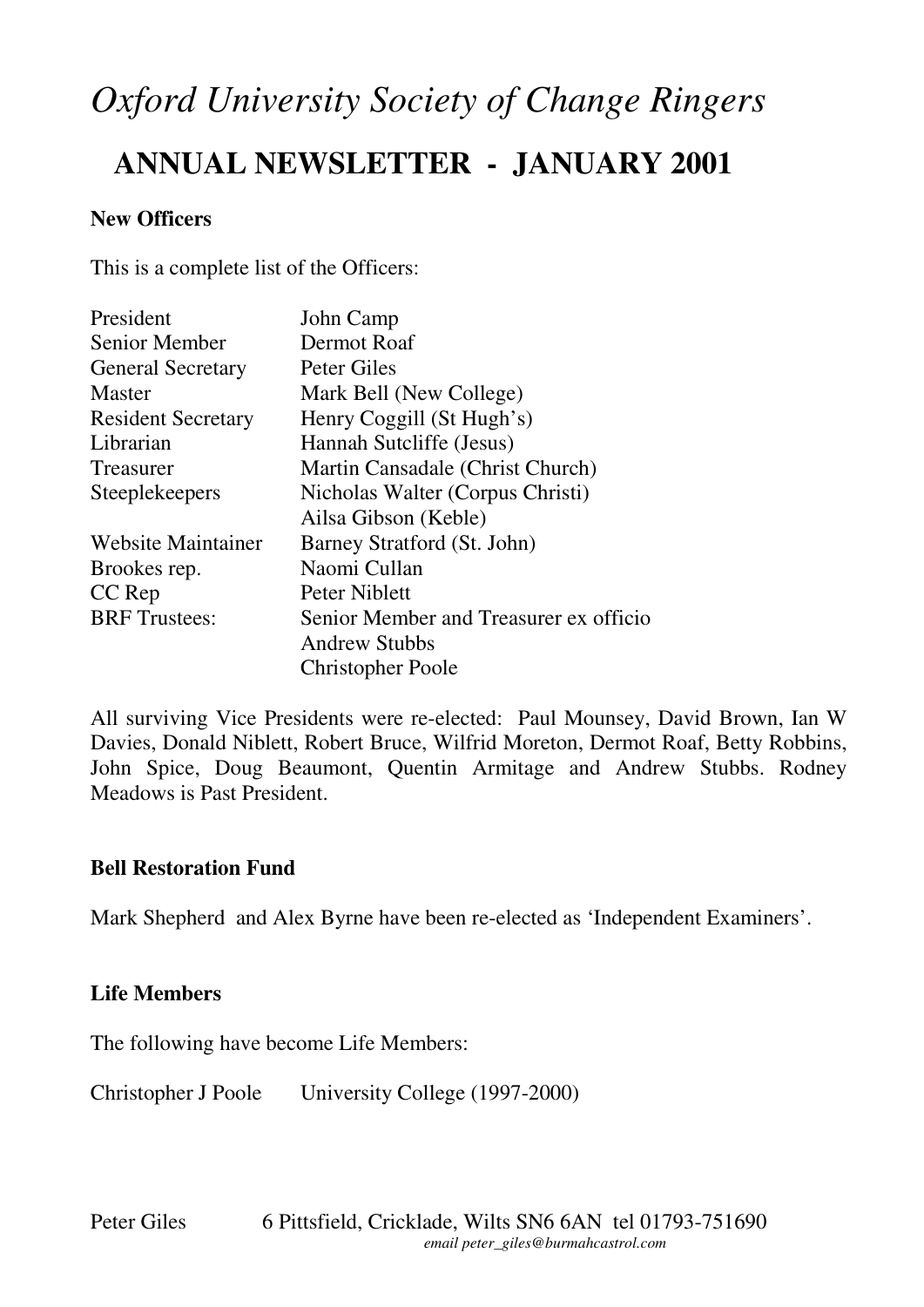#### **2001 Annual Dinner**

Unfortunately, Rhodes House has had a change of Master and a change of policy about outside dinners, so we have had to change venue again. This is a particular pity as Rhodes House was very comfortable, attractive and convenient, and the meal was excellent. I have been asked to specify the date of this year's dinner – thank you for all your calls and helpful suggestions last year.

This year's Dinner will be at Harris Manchester College on Saturday 3rd February at 7.00 pm for 7.30 pm. Tickets will be £36.00, the same price as two years ago. This year there will not be an option of a non-drinking ticket.

Please send an SAE and a cheque payable to OUSCR Dinner Committee to: MarkBell, Jesus College, Oxford, OX1 3DW, stating any seating plan preferences and dietary requirements. Closing date for tickets 15<sup>th</sup> January.

Most unusually, the menu has already been determined:

- Carrot and cumin soup with fresh coriander
- Roast loin of pork with apricot and date stuffing, served with calvados
- sauce
- (Vegetarian) Polenta with roasted mushrooms and penne with tomato sauce
- Poached pears with hot fudge sauce
- Cheese and biscuits
- Coffee and mints

# **Meeting Dates in 2001**

The Society's business meetings are held on Mondays, and take place in the Quarrell Room in Exeter.

TGM dates - the first Monday in term. Jan 15th, April  $23^{rd}$  and Oct  $8^{th}$ . AGM date - Monday, Nov 26th.

#### **Newsletter Account**

The cost of printing and posting this Newsletter will be about £160. The Newsletter account will stand at about £720 after this letter has been sent. I thank Jean Pailing, Wilf Moreton, Frank Wright, Nigel Orchard, Robin Wooley, Donald Marshall and Peter Wycherley for their contributions. If you wish to contribute, please make your cheque payable to `Mr P Giles` or `Post Office Counters`.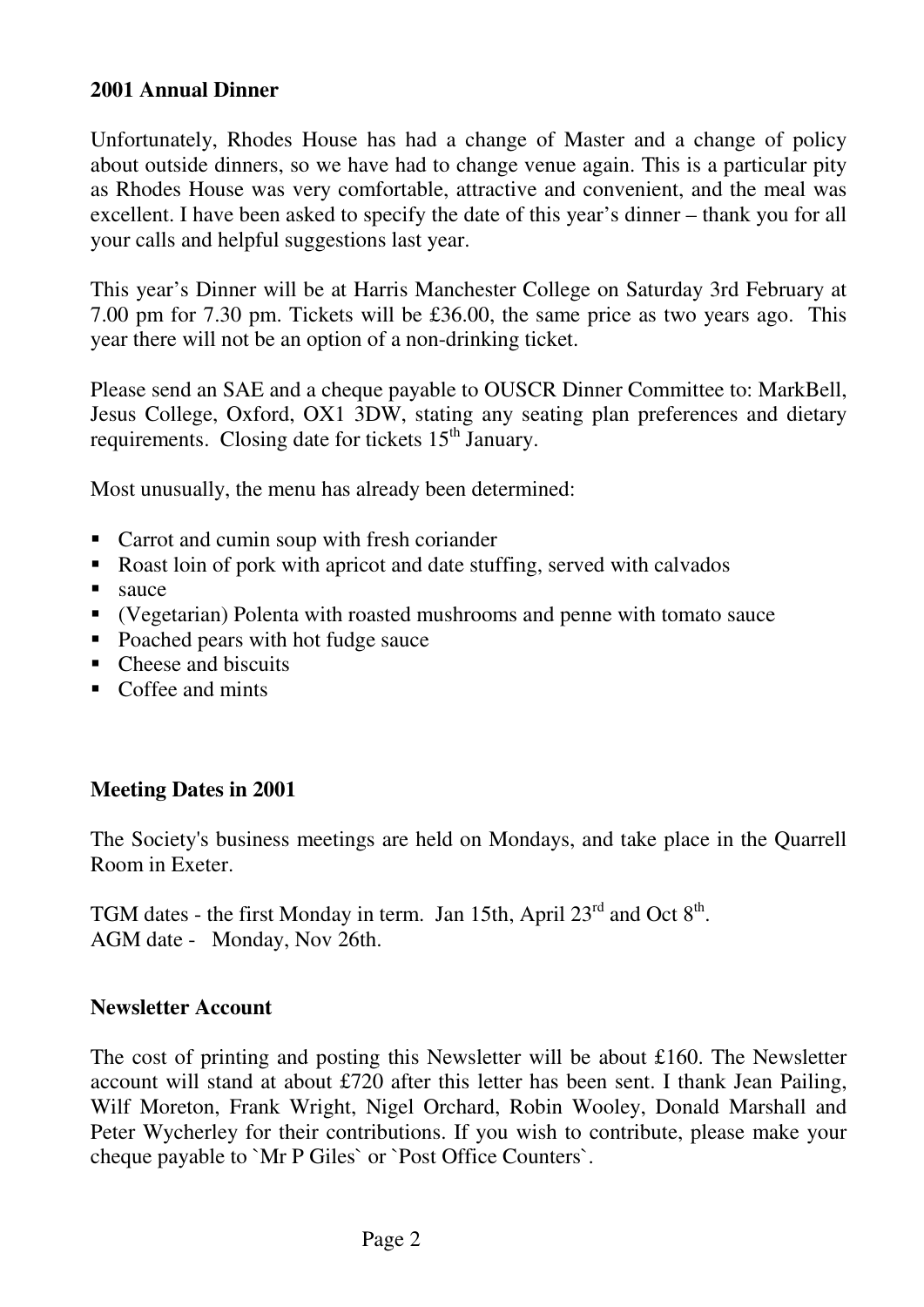#### **Residents' Review**

#### *Mark Humphreys, the immediate past Master,writes:*

Dinner at Rhodes House was a great success starting, as ever, with the Friday evening drinks at the Folly Bridge. Two OUS peals were scored on Dinner Day (and one lost!), before the dinner proper took place. Liz Bibilo was thoroughly entertaining as the guest speaker, and the rare treat of having the bar on the premises was much appreciated and enjoyed.

The joint outing with the Cambridge University Guild was based around (and started with) Evesham and sampled the delights of, amongst other towers, the tough and heavy six at Brailes. Gratifyingly, at this, the first tower after lunch, there was only one OUS member in the tower, and only one CUG ringer in the pub. Nice to see such traditions continuing! We again met our Fenland friends for the CUG dinner, where Chris Poole's birthday was celebrated by the Oxford contingent passing his birthday cake around in typical loving-cup fashion.

The Tour was organised by the Master in the Liverpool area. There was a great resident turn-out, but unfortunately Phil Livermore failed in his attempt to get Messrs Camp, Darby and Stubbs to go clubbing after the brewery tour.

The Trinity TGM followed a full day of May Day celebrations, and so was rather entertaining for some, whilst the Summer Outing, organised by Mark Bell, was enjoyed by a select band of members.

In Michaelmas term, we have had a good crop of freshers, and the outing, practices and service ringing have all been well supported. At the SUA, this year held in Cambridge, we won the 6-bell section, though were narrowly beaten by the home team in the 8-bell competition.

There has been a marked increase in enthusiasm for peal ringing this year - 18 have been scored. Quarter peals have also formed an important part of our ringing schedule. Practices have been very well supported, and service ringing has continued at St Thos, St Ebbe's, St Cross, SMV and, back on the programme, New College. Though we have been without Mary Mag this year, we have had no trouble re-scheduling towers, and we look forward to returning to our home tower during the year.

In closing, I'd like to wish Mark Bell, the new Master, and his committee the greatest success for 2001.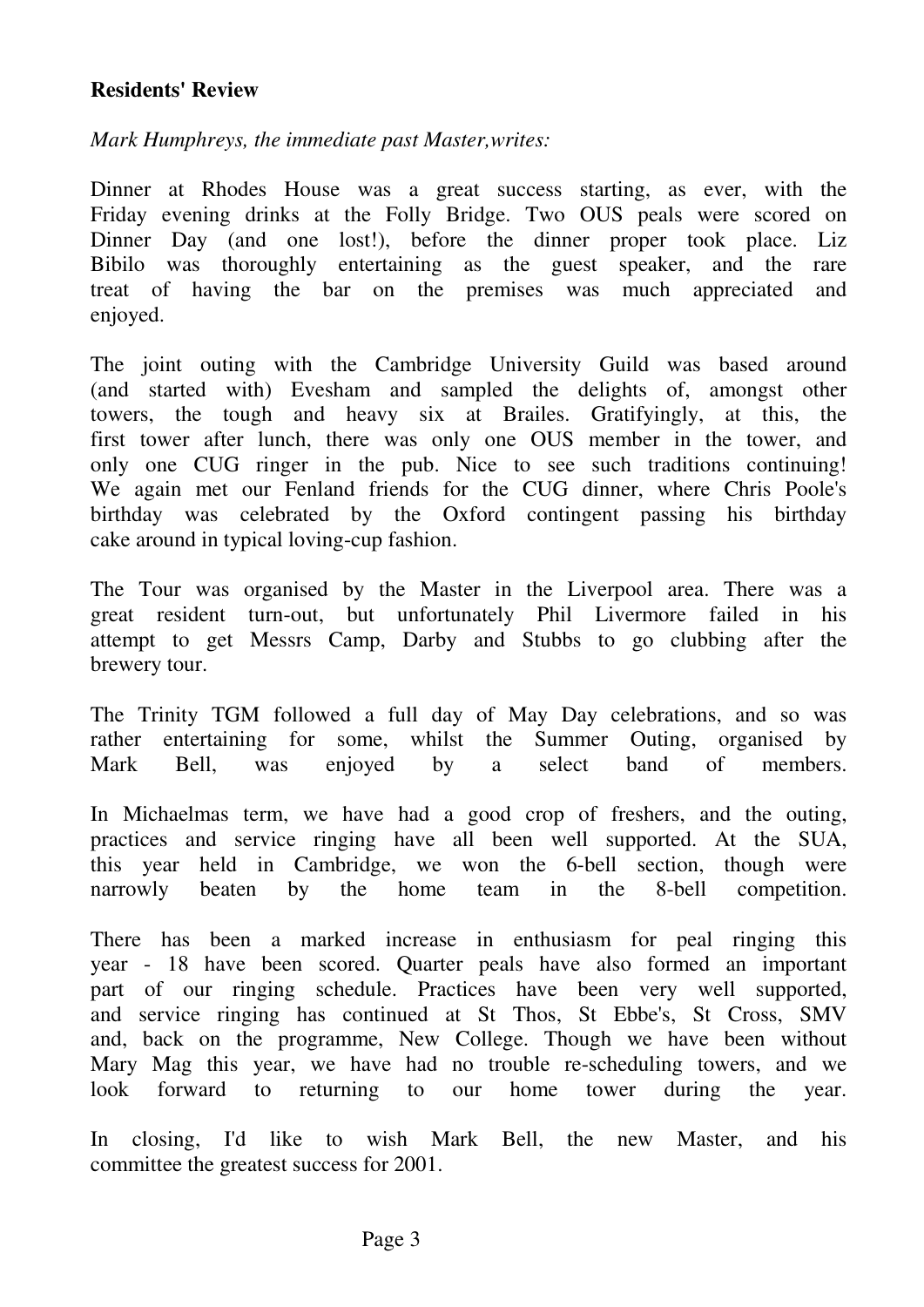## **Society Ties**

Twenty-nine remain, and are on sale for just three pounds each.. If you think that word processing makes one year's newsletter much like the last, that is especially true of this section. Please help to remedy this.

# **The Annual Tour**

Thanks to Mark Humphreys for organising last year's tour, which was based in Liverpool.

The 2001 Tour will be based in the North Wilts / South Glos area. The organiser is Peter Giles, 6 Pittsfield, Cricklade SN6 6AN, tel 01793-751690.

Email peter\_giles@burmahcastrol.com . Easter is late again this year, so as last year the tour will be the week before Holy Week, i.e a fortnight early, starting on Sunday April  $1<sup>st</sup>$ .

Some discussion has taken place recently on the future of the Tour. If you have comments or suggestions about accommodation, costs, ringing etc please let us know.

# **Address List**

The Address List is available on request electronically, on paper or via diskette. The following 25 members are still lost: Catherine Bannister, Sarah Bates, Rosemary Clark, Frances E Collins, Paul Crane, Robert Galloway, Andre Gren, Sally Hawksworth, Luke Heaton, Lance Hewson, Anne Lambert, John S Leonard, Andrew Loveland, Jeremy McCabe, Melanie Milan, Hat Morgan, JD Mozley, David Newman, Colin Parker, Julia Sheard, Nigel Sheppard, Richard Tapper, C Turnbull, AJ Vincent, and Gill Wilce.

#### **The Society's History**

Sales have now reached 235. Please help us to sell another 30 or so and break even: then it all goes to the BRF. Copies now come with a free index compiled by John Lonsbrough. Please send your cheque for £30.00 per copy (incl. postage and package), made out to 'OUSCR History', to the general secretary.

#### **Members' News**

The Lunch mooted for last May did not happen, as too few showed any interest. Similarly the New College meeting. If anyone recollects an OUS badge from the 70s or 80s please let me know, as Chris Ridley is producing a booklet on them.

Congratulations to **John and Elizabeth Lonsbrough**, who celebrated their fiftieth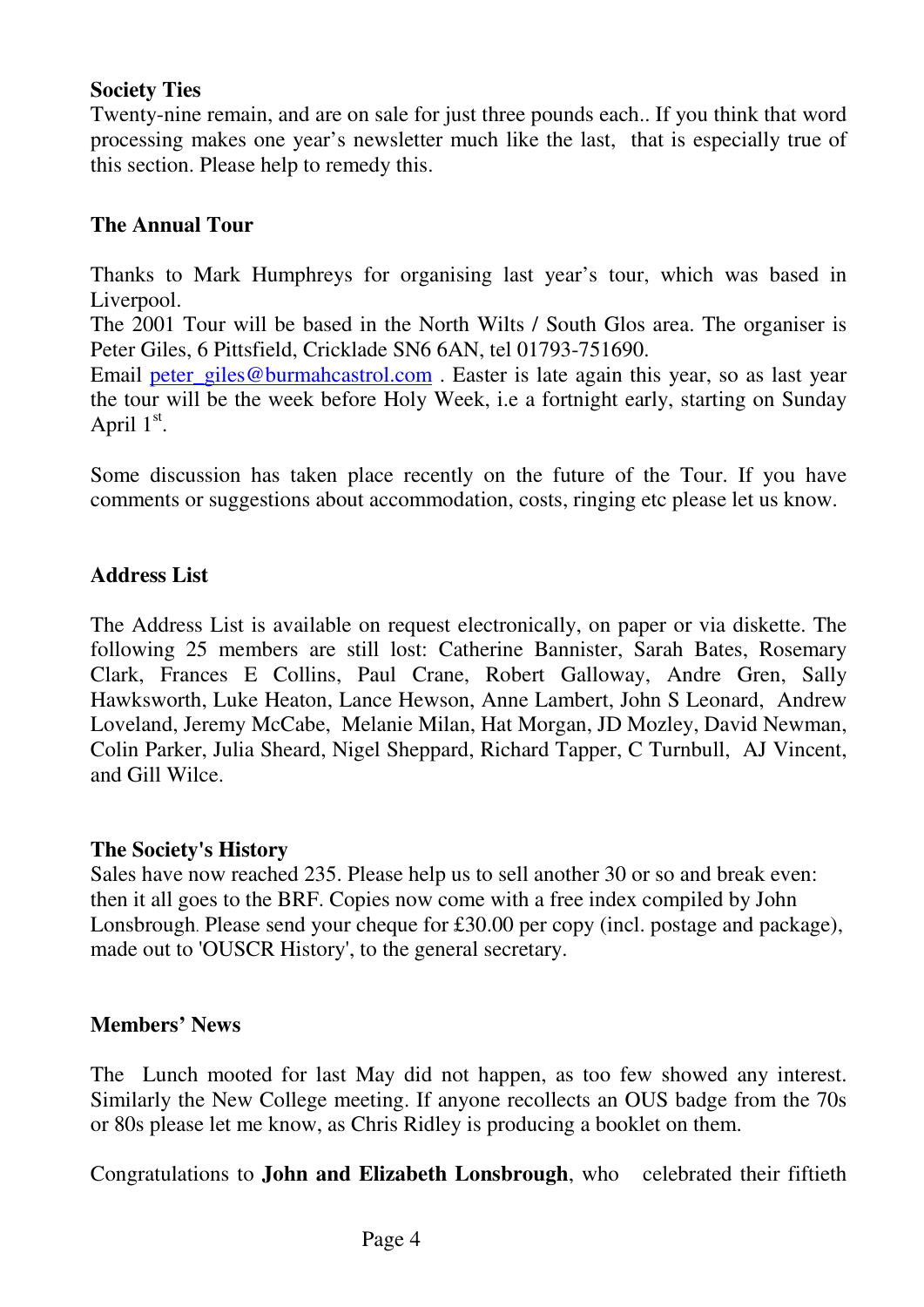wedding anniversary on July 31<sup>st</sup> John Camp became priest-in-charge at Turvey, Beds in February, and the OUS rang a peal there to celebrate. **Andrew Stubbs'** collection raised £140, which he has put towards a new telephone and fax machine. He comments 'I have moved into the  $20<sup>th</sup>$  century on the communications front, if not yet into the  $21^{st}$ !'.

**Robert Sherlaw-Johnson** died on Nov 3<sup>rd</sup>. Distinguished for many years as a musician, and a fellow of Worcester since 1970, he took up ringing only in recent years, and died during a practice at Appleton.

**Roger Heyworth** died on December 13<sup>th</sup> after a very long fight against cancer. He was Master of the OUS in 1966. I shall publish obituary notices in the next Letter.

# **Peter Border**

Peter Border, the greatest of all heavy-bell ringers, died on October  $19<sup>th</sup>$  during a peal attempt at Tamworth in Arden. He was 68. David Brown has aptly remarked that he was one of his few boyhood heroes who stood up to mature scrutiny. Many of us will share that view. He was the youngest thousand pealer, and would have been the first three-thousand pealer if he had not broken a leg at the wrong time. In Peter's memory an appeal is being instigated for two new trebles to augment Mary Mag to ten: see Stephen Ivin's following article. His obituary notices may be found in the Ringing World of December  $1<sup>st</sup>$ , and various members have contributed these notes.

# *Donald Niblett writes:*

Having learnt to ring at Trumpington, near Cambridge, in 1944, Peter came to Hertford College in 1950 to read Mathematics, with 18 peals already to his credit. I came to Oxford at the same time, but with much less ringing skill or experience, and so was able to benefit enormously from his guidance and example. At first it was a rather daunting experience to observe this huge young man wincing when one's striking didn't reach the standard he expected, but it soon became clear that a kind and gentle nature was hidden behind the intimidating external appearance.

During his undergraduate years Peter rang about fifty peals with the OUS, of which he conducted 14. He was already preparing to become one of the finest heavy-bell ringers, as these peals included the tenors at SMV (5 minoir methods fully muffled in memory of King George VI) and Kidlington (Yorkshire SM – his first of Surprise as conductor). He also rang a substantial number of handbell peals, including one of Double Norwich.. However, his ringing was by no means dominated by peals, as he played a full part in all of the Society's activities. As well as the extensive Sunday ringing programme, he was an enthusiastic supporter of the Saturday outings. On most Saturday afternoons we cycled to two towers about ten miles from Oxford, with tea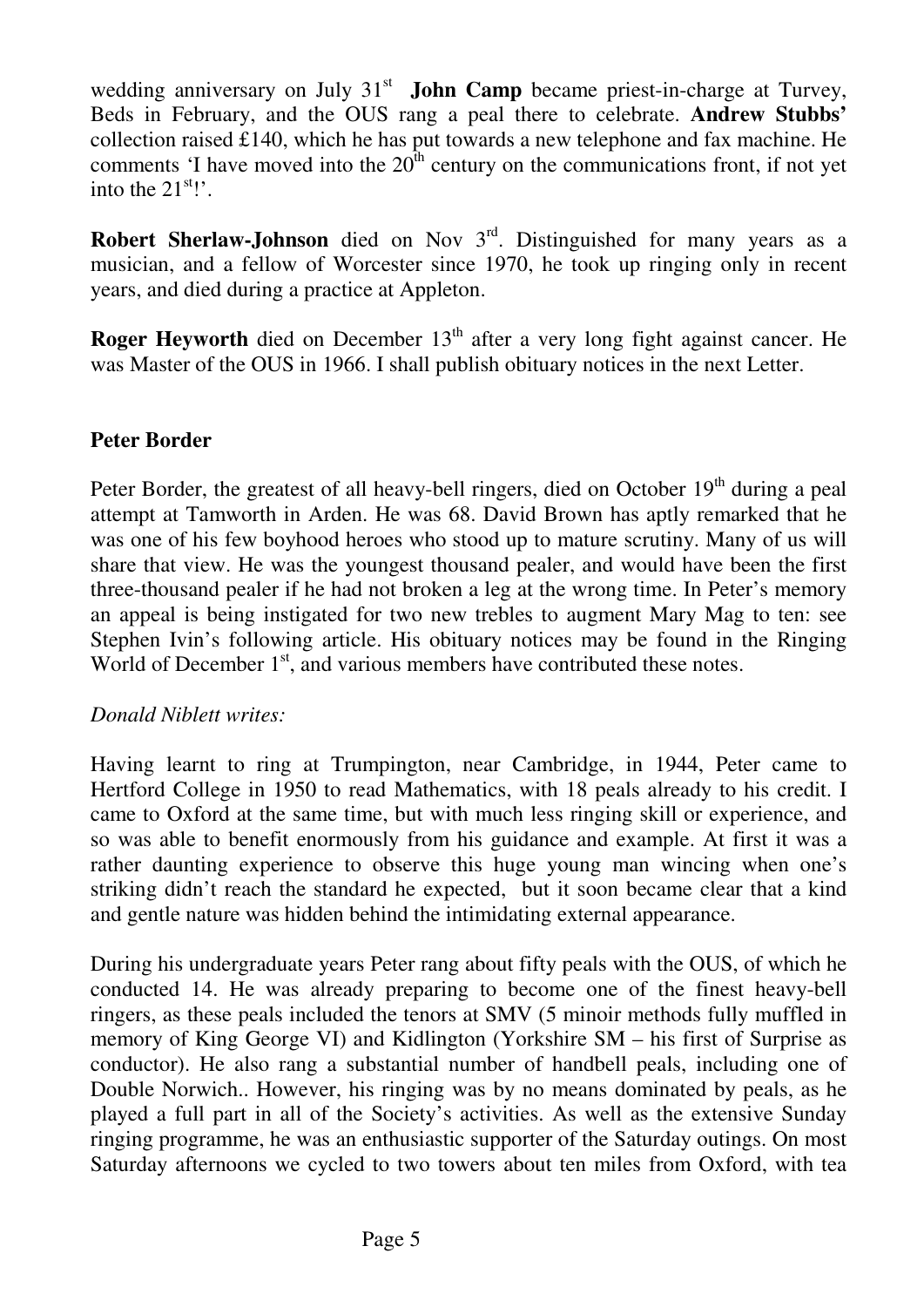between them and perhaps some alcoholic refreshment on the way back.. He was also assiduous in the teaching of beginners on silenced bells at New College, which was a major part of the OUS activity at that time. It is surprising that he never became Master of the OUS; however, his contribution was subsequently recognised by electing him as Vice President.

After moving to Coventry in 1953 he became very involved with Birmingham ringing, but this did not prevent him from providing occasional much-needed assistance to the resident members. I recall him coming to conduct the Society's first peal of London at Kidlington in 1956 and also his participation on the Tour at Gloucester (1954, including his first peal of Stedman Caters as conductor, at Tewkesbury), Chesterfield (1955) and Cambridge (1959).

Throughout his distinguished ringing career, Peter has been a great ambassador of the OUS, combining his extraordinary skill as a ringer, conductor and composer with a quiet sense of humour and the ability to encourage others to progress.

# *Wilfrid Moreton writes:*

My first meeting with peter was on the Friday evening before the 1951 dinner, when the Society attempted a peal of Stedman Cinques. Margaret Tutt conducted, Peter rang the tenor and we failed to score. When I heard he was going to work near Birmingham I told George Fearn on a peal tour and suggested he might ask him in a peal or two. A peal or two!

Two students from Manchester University came for their first UA tour to Hereford in 1954, where I was based at the College of Education. Ruth was one of them, and I vividly remember seeing Peter and Ruth sitting one day on the grass slope leading to the lawn in front of the College. This is brought to mind every year when I revisit.

In July 1953 Ruth How arranged a ringing weekend at South Cadbury for about a dozen OUS members. One morning after it had been raining heavily I took Peter on my motor bike. Going very slowly round a corner the bike slid gently and toppled sideways. Neither of us came off or were hurt, but Peter's trousers were muddied. We went back to the pub for him to change.

Of the several peals I rang with him, two stand out. One was a peal of Maximus at Birmingham Cathedral when every member of the band had rung a thousand peals. The other was Maximus at St Pauls for the Investiture of the Prince of Wales. Peter rang the tenor, John Anderson the  $11<sup>th</sup>$  and I the  $10<sup>th</sup>$  We also attempted an OUS peal at Leicester Cathedral, but it was not up to standard and Peter was quietly growling before he set it up.

He was gently pleased to be the first to ring three thousand tower-bell peals – proper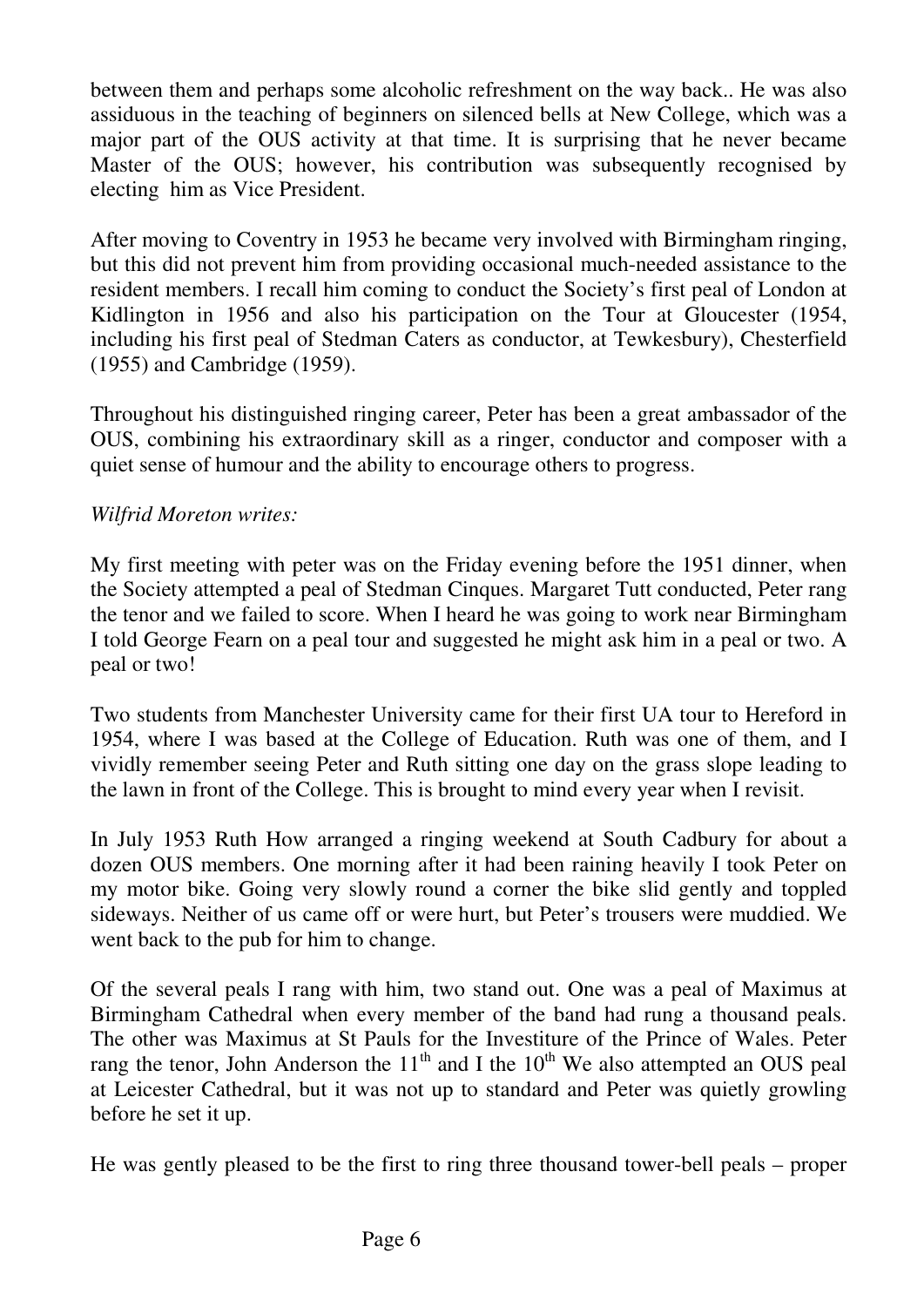peals were his words. The only times during the last thirty years that I saw him were at Central Council meetings. Peter and Ruth invariably made a special point of coming to chat with me. Truly typical.

# *Tina Stoecklin writes:*

Peter really was a truly class act, including his and Ruth's excellent hospitality, Peter's 'secret' jam-making addiction, the magisterial gestures and prolonged sniffs that often preceded the blast attack of a slacker. On a somewhat more serious note, many of the feats Peter achieved as a ringer are still unequalled. There's no question in my book that he was one of the greatest ringers of the century, and ranking right up there with the all-time greats.

# *David Brown writes:*

I was very sad to hear of Peter's death. He was something of a schoolboy hero to me. In my early days as a peal ringer in the mid- to late-60s, he was performing incredible ringing feats: Exeter and Liverpool tenors single-handed and the tenor at Birmingham Cathedral to long peals of Cambridge and Stedman. I used to read of these exploits in the RW with awe. When you're young you are more impressionable and, on getting older, you realise that what impressed you years ago wasn't really such a big deal. I have never thought that with Peter's achievements They still impress me incredibly today and remain some of the greatest heavy bell feats ever accomplished.

Some while after these exploits I got to know him. I found that he was only superficially intimidating because of his size. He was in fact quite a shy man and very kind. He had firm views about what was 'right' in composition and what was 'wrong'. I remember calling a peal of Thamesdown S Max at Birmingham and explaining before we started that there were some 8ths place calls. 'Not necessary' he boomed peremptorily. On another occasion, we met short for Maximus at the Cathedral and rang London Royal. Towering over one member of the band, not noted for putting in an excessive amount of effort on the end of a report, he remarked intimidatingly before we started 'these bells are hard work to Royal you know'.

# *Julian Morgan writes*:

My favourite Peter Border memory was from Dinner Day 1976, when, as Librarian, I was trying to run the ringing at Christ Church. At that time I didn't know many people, so I suppose I should have been grateful to the group of elders whispering at my ear (D Brown was certainly one of them), "why don't you ask the tall gentleman with the umbrella to ring call changes?" Even I wasn't quite so stupid as to fall for that one. I seem to remember PB caught hold of his own accord and, like all the truly great ringers I have met, never showed any sign of snobbishness about being in such modest company.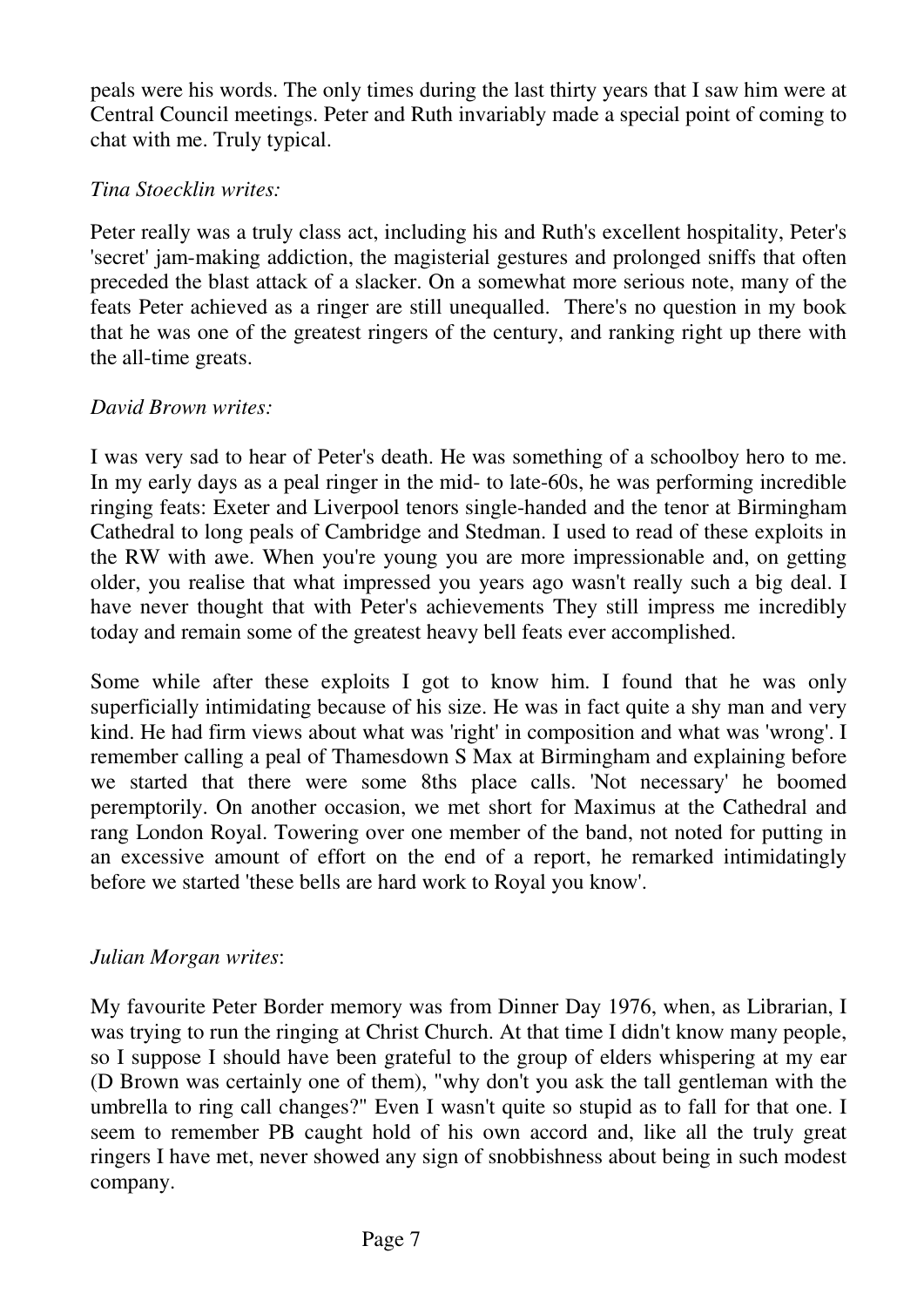#### *Peter Mackie writes:*

I first came into contact with Peter in the mid 1960's, when I lived near Warwick and used to go to the Allesley practice. He was the tower captain and the band in those days used to ring spliced regularly on practice nights. It was a fantastic opportunity to progress (I had only been ringing about a year) but Peter used to restrict the numbers of visitors to "only two from each tower" - quite reasonable especially considering the small size of the ringing room at Allesley! He had recently performed his heavy bell exploits at Exeter and Liverpool but was very modest about them and hardly ever referred to these achievements. The Radio 4 "Christmas Bells" programme that year featured Allesley (they tried to ring Glasgow but it fired out, so they recorded Superlative instead for the transmission). The commentator referred to Peter's achievements earlier that year. Peter recorded the programme on a tape recorder and brought it along to the next Allesley practice. When the commentary reached the bit about his heavy bell ringing, Peter obviously was rather embarrassed and started talking loudly to someone else in the tower to drown the commentary! He was far more interested in listening to the recording of the Superlative than hearing his achievements (remarkable as they were) being broadcast to all and sundry.

Shortly after that I went up to Oxford - by chance to Peter's old college. He was guest of honour at the first OUS dinner I attended - largely in recognition of his tenor ringing feats that year. Peter had many excellent qualities but I think it's fair to say that after dinner speaking was not his strong suit. I remember it consisted largely of a not very funny joke about an American benefactor who donated some bells to a tower, and he fluffed the punch line. Again characteristically he made no mention of his peals at Liverpool, Exeter etc.

He was extremely kind and supportive of local ringers in the Coventry Guild and arranged many peals for their advancement. I was lucky enough to be included in several of these. One particular weekend that he arranged was in the Whitby area and we rang a peal at Fylingdales. Peter was on the tenor, Ruth on the treble. Ruth was having some difficulties with her bell and couldn't keep it up at backstroke. Peter told her to ring the second, he took the treble and we all moved round one place. Peter didn't make any comment at the time but you could see the thinks balloons ("rank incompetence ... grunt"). His face was an absolute picture when exactly the same thing happened to him. By using extreme force he was able to keep the bell up at backstroke for about five minutes, when there was a loud crash from upstairs and an expression of relief spread over Peter's rather haggard features. "It's all right now" he said. The stay, which had obviously been binding on the frame, had completely fallen out and we completed the peal with Peter calling from the stayless treble rather than the tenor as originally planned. He also gave a lot of support to the OUS over the years. He was secretary (never Master) when he was up, and always maintained you could influence and control the Society much better as secretary. My first OUS tour was organised by Bob Mordaunt in the Liverpool area, and Peter came up for the first day, when we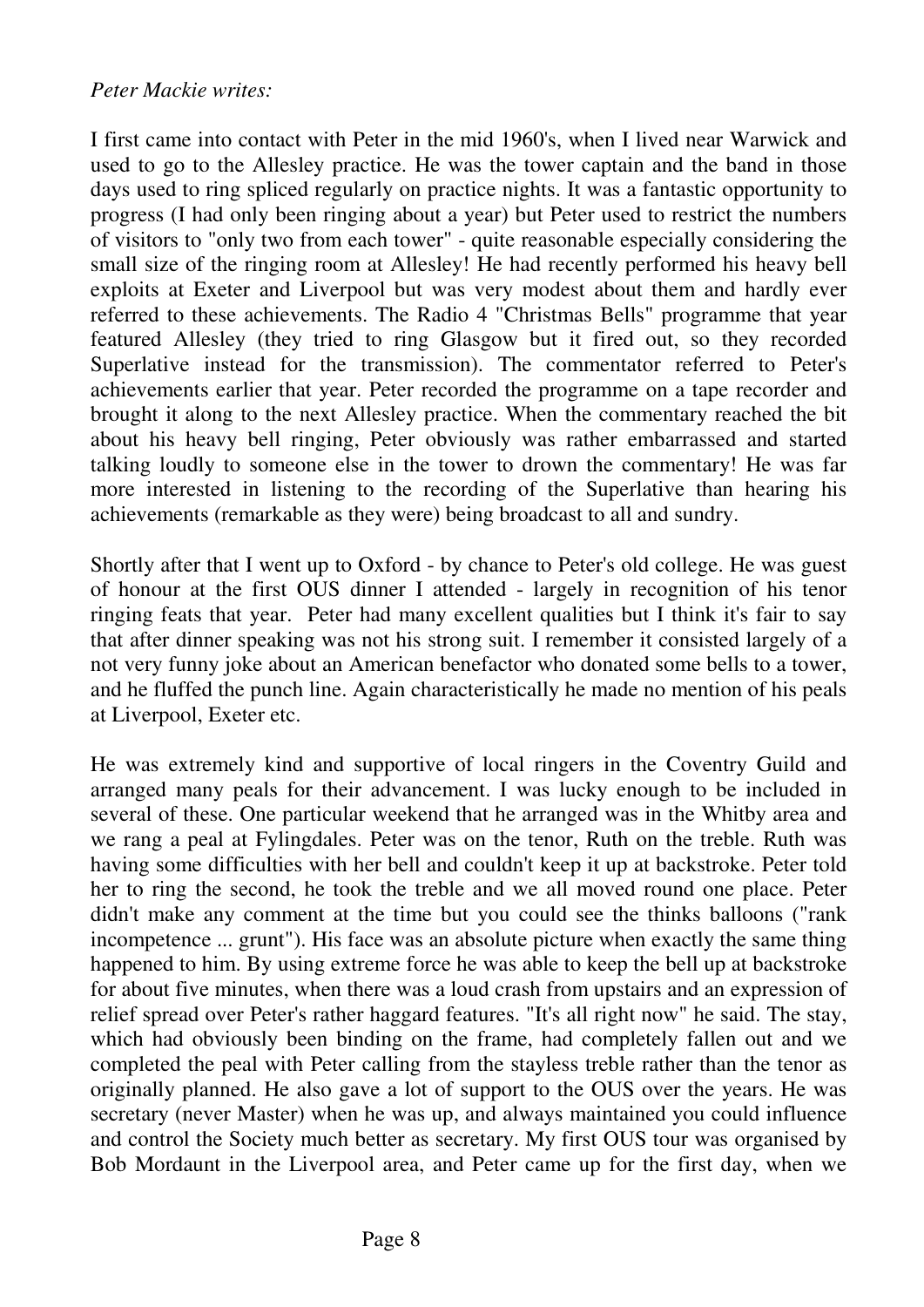rang at the Cathedral. He rang the tenor to half a course of Cambridge in fine style. Camp was on the 10th and I think it's the only time I have ever seen JEC looking really nervous! I took the opportunity to go up to watch the bells from the vantage point inside the tower above the bell frame - an unforgettable experience. Actually the half course was completed without mishap - very creditable for a largely OUS band in those days, but certainly would not have been possible without Peter's expertise.

He took part in several of the OUS Centenary Year peals in 1972, including the opening peal (calling Stedman Caters at Magdalen), an all-Hertford peal of multi minor in Warwickshire, and the last peal which was at Merton on 31st December. Despite it being out of term we had some difficulties with the College authorities who insisted we rang the bells muffled. Actually I didn't think it made much difference to the volume of sound - not from where I was ringing anyway! Peter was asked to call it and was given the choice of method - he chose Bristol, which I think was his favourite of the standard eight and certainly the one he seemed most comfortable at calling.

After an interval of about 10 years I moved to live in Birmingham and took part in several of the Thursday night peals at St Philip's. Peter, who was always a keen motor biker, used to turn up looking rather like the Michelin man, with numerous layers of insulated clothing encasing his already sizeable frame. He would peel off all the outer clothing, including leather riding boots, and stash them in his rucksack before ringing the tenor in his inimitable style. He would then carefully assume all the layers of clothing again after the peal before departing on his way. In those days, Bristol, Londinium and their variations were standard fare, but Avon was a new and challenging method and Orion had not appeared on the horizon. It took several goes to ring a peal of Avon, with Peter sorting out the back bells and Rod Pipe keeping an eye on the front. On one occasion Muriel Reay was ringing the treble, which had a new and springy rope. She called out "Treble's going ... as soon as I can pull the elastic off!". Peter dissolved with mirth and had considerable difficulty in controlling his bell for several whole pulls, but luckily regained his composure before we went off into the method.

After moving away from Birmingham I came across Peter only occasionally. I was delighted to be asked to ring in the 125th anniversary peal at Magdalen, for which Peter used the same composition by Andrew Hudson that he had used for the centenary peal (although this time he rang the 3rd rather than the 2nd). He told me that he had recently retired. Sadly that was the last peal that I rang with him. I have so many memories of Border - the excellent parties at his home, his falling off a chair through inebriation at at CY dinner, his gruff remarks during ringing, but always good humoured afterwards and amazingly generous with his time in helping ringers of all abilities. He will be greatly missed.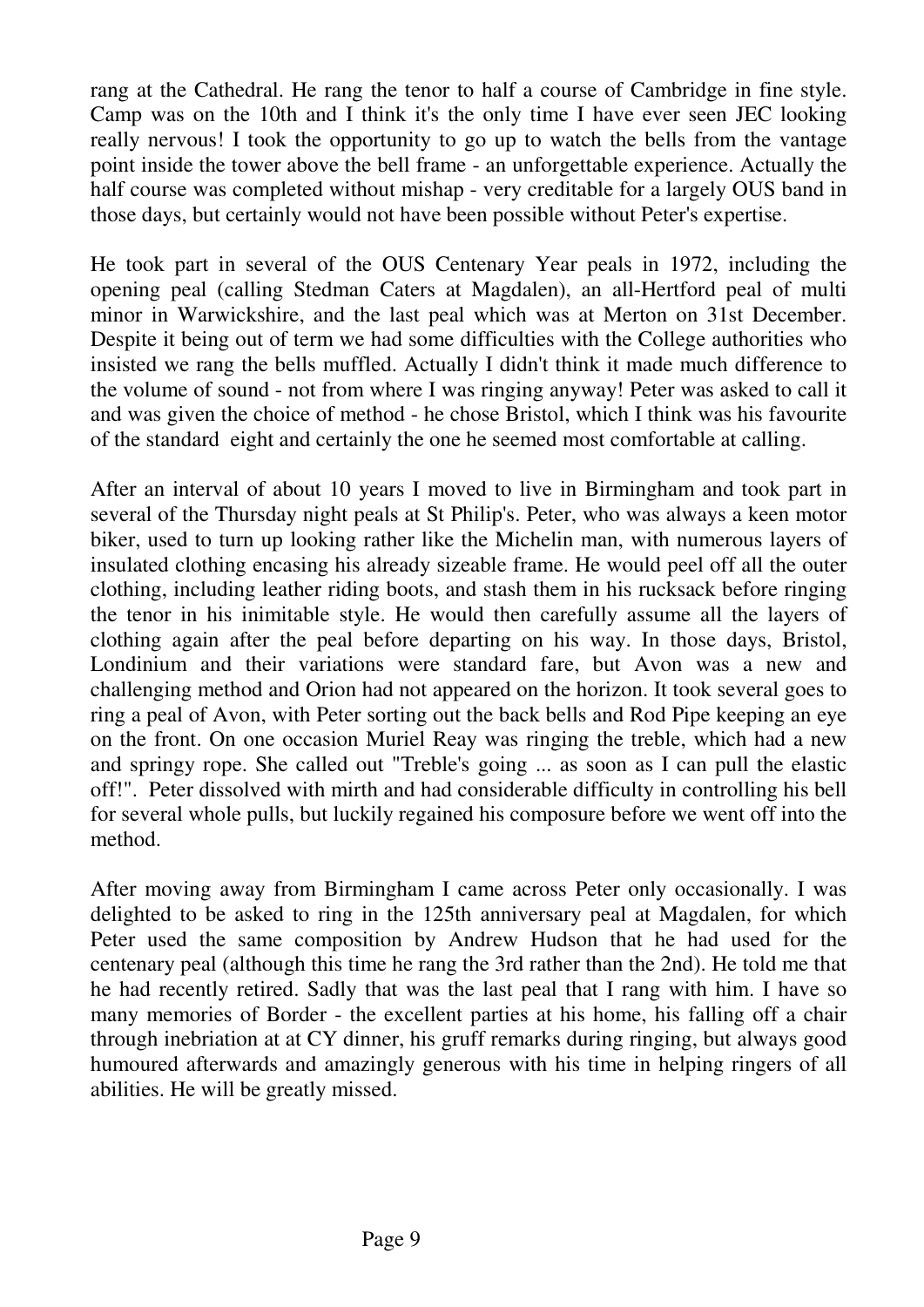*Stephen Ivin writes:* 

## **1. General developments and finance**

The project has gone forward much on the lines set out in last year's Newsletter, with significant extensions as a result of the magnificent response to the appeal for funds. These extensions include the re-casting of the 1973 Whitechapel trebles (plus related new clapper assemblies), the replacement of headstocks on the four smallest bells, and a general re-arrangement of the wheels on

 all 8. As a result the total expenditure is likely to be in the region of £16,750. The current position on received plus committed donations is a total of £16,700 including tax reclaimed where appropriate, so the funding can be regarded as to all intents and purposes complete.

Four-figure sums have been contributed by the OUS restoration fund, Roger

Heyworth, Robin Pittman, the Oxford Society of Change Ringers and the Oxfordshire Historic Churches Trust, amounting to ca. 7,000, with three-figure sums (received or promised) from R H Abbott, D J Beaumont, Ruth Blackwell, D C Brown, J E Camp, D T Darby, P G Giles, A J Graham, L J Haines, G R Mordaunt, P N Mounsey, N D Orchard, J G Pusey, D J Roaf and A N Stubbs, together with our good friends from outside the OUS, Roger Bailey, Clive Holloway and Martyn Marriott. We managed to sell the old timber for £650.

# **2. State of the work**

Preparatory work of dismantling the frame, ceiling boards and timbers was more or less completed by the beginning of February, not without some fun when with a large gang of volunteers in attendance we met to lower the two large ceiling beams - 18 ft long, weighing about 8 cwt. each. We got the first one down into the church and found that the lifting chain was not long enough to 'land' it. However things were soon sorted out and we then turned our ingenuity to threading it through the obstacle course of the north porch and gateway, to the waiting lorry. The rest of February and early March saw the installation of new joists and floorboards for the bell chamber, followed by a month delay while what seemed to be an interminable process of laying a new concrete floor at ground level went on by fits and starts - dug up one day, filled in the next etc. However by the end of April access was again possible, and shuttering for the concrete ring beam foundation for the new frame was

completed, reinforcing rods were bent and wired up, and the big day for humping concrete duly arrived on May 6th. We assembled (MAH, MAB, BS & SI, together with our camera man RHA) soon after 6 am to meet another Mark (Shayler) with the pump which was to shoot some six tons of concrete from the delivery tanker up 50 feet, through the louvres, and with luck into the trough set up round the walls. The actual pumping took a mere half an hour, with fairly frenzied activity in the bell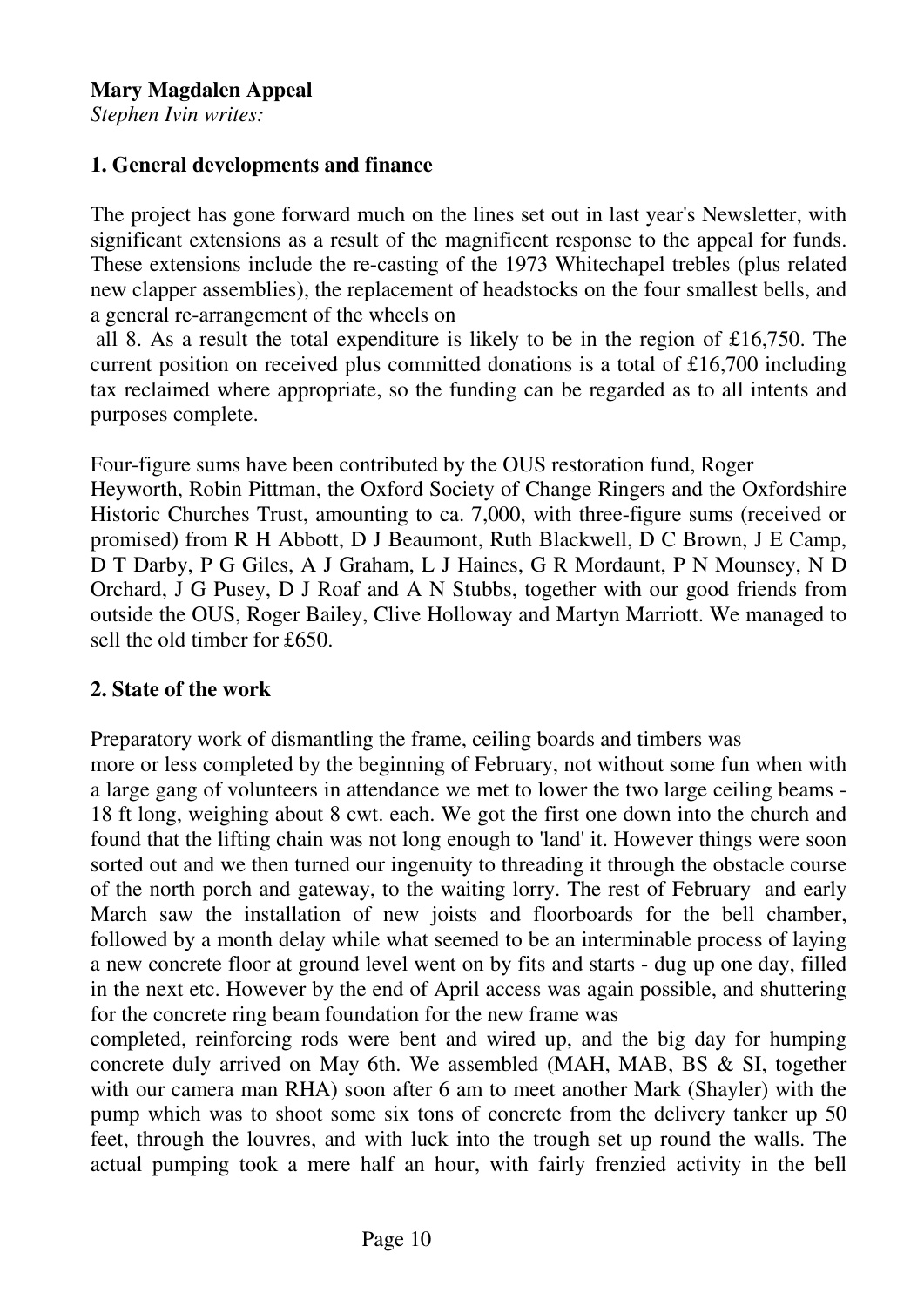chamber. We got quite a lot on the floor, but that was soon cleared up. The most difficult part was capturing the so-called flexible pipe from its vertical position outside the louvres and persuading it to enter the tower horizontally through a rather small hole at the apex of the louvres.

The rest of May and early June was taken up with fixing the ringing chamber ceiling boards, re-fixing the clock mechanisms and taking delivery and fixing of the foundation girders. July and most of August was taken up with cutting, grilling and assembling the parts for the new frame. Painting involved completely dismantling the frame one section at a time and applying three coats of paint, then reassembling about three weeks work - ugh, I hate painting! At this point I should have gone to France for a holiday, but there were some problems with fuel availability, first in France, then in England, so we rescheduled for the beginning of October. At this point the work ground to a halt, since Taylors were having a serious problem with casting headstocks, and in fact these delays have only just been cleared as I write this. Meanwhile, I was guilty of a bit of gross carelessness while de-gunging the roof valley at St

Thos, and put myself out of action for a bit with a smashed left shoulder, which is another story.

One day soon work will resume - I promise!

# **3. Another development**

Following the sudden and untimely death of our good friend and fellow-member Peter Border, Ruth suggested to me that she would like the collection at his funeral to be put to the Mary Mags project, which of course I immediately accepted on behalf of us all not just for the money, but rather because it seemed such an honour for us. In the event, a staggering total of £1350 was collected, which set me thinking that it might be possible to put it towards a memorial specific to Peter, since we were so close to our target for the re-hanging etc. Mindful of the Washbrook memorial at St Ebbes (paid for 'by the Oxford Diocesan Guild and the ringers of the British Empire') it seemed worth floating the idea of putting two more bells in, perhaps accompanied by a bellmetal tablet in the church like the one at St Ebbes. As most of you will know, I didn't originally see any value in working towards an augmentation, but under these unusual circumstances it suddenly seemed a better idea, although perhaps not the most relevant way to commemorate the life of one renowned for his unsurpassed heavy-bell achievements. Personally I am very keen that there should be a permanent and specific memorial, to one who was a lifelong (in ringing terms) friend and mentor, and when I talked about it with Ruth I found her both touched and enthusiastic. In communication with other ringers beyond our Society I have also found many expressions of support. Accordingly I have asked the Mary Mags PCC to consider the proposal, and have had positive feedback. The cost is in the region of £7500, which I think will be forthcoming. Taylors have indicated that they would like to make a donation of £500